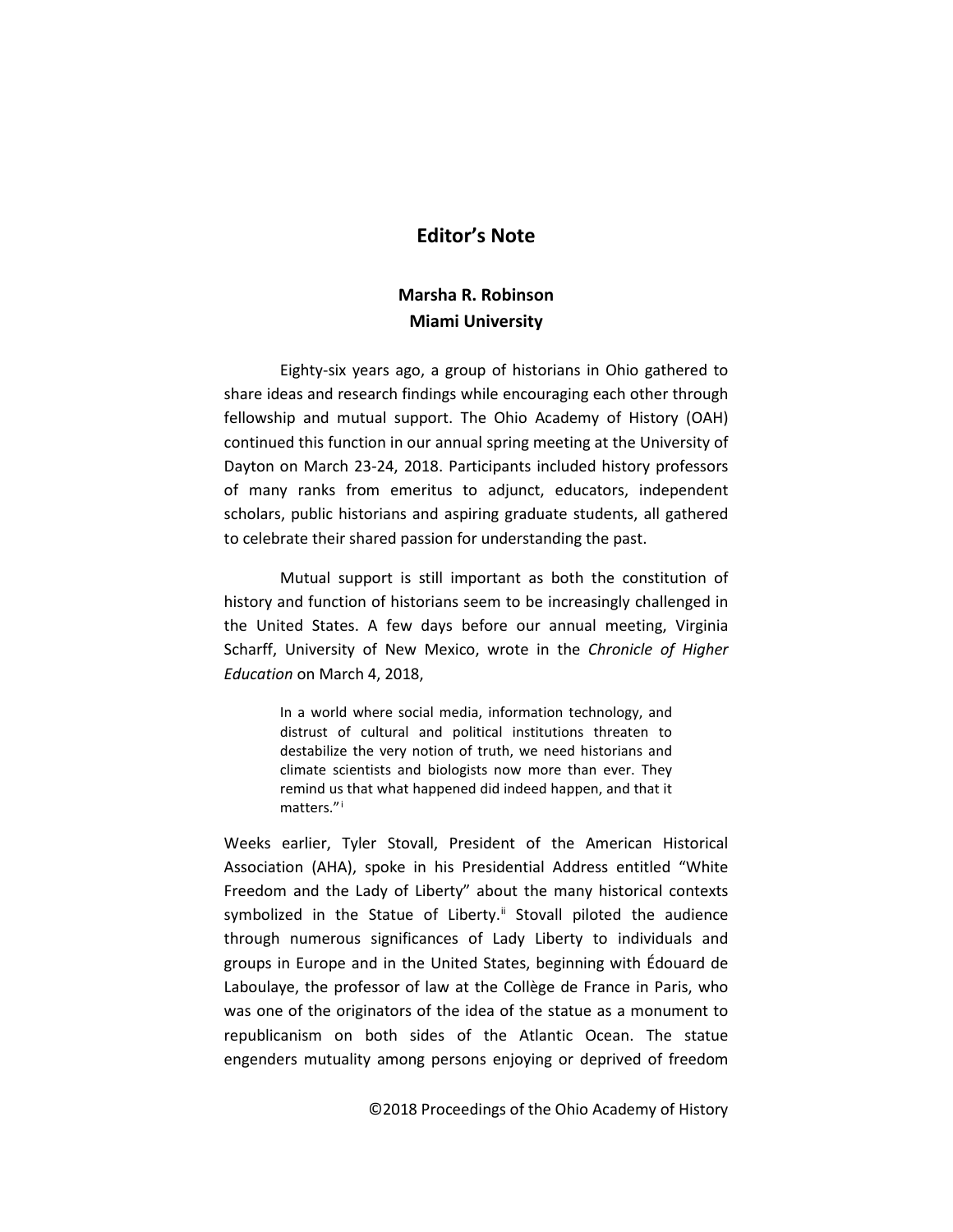## 2 – Robinson, Editor's Note

by race, sex, national origin, social class and more in the past and even now. Combining these many perspectives on a material item makes us all wiser and perhaps more empathetic with our neighbors, students and the public in general.

Steven Conn, President of the Ohio Academy of History, reminded us in his Presidential Address entitled "Every Historian a Public Historian" that historians yet have a purpose in our republic. Perhaps at the first gathering of our OAH one of the conversations centered on the 1931 AHA Presidential Address given by Carl Becker. Conn refreshed our memories of Becker's "Everyman" as a microhistorian of the documents of their own biographies. While social media allows anyone to post versions of the past, scholarly or not, he pointed out that this is not the public history that Becker had in mind. Perhaps Becker warned historians against the retreat to the archives that Conn calls "the perils of professionalization." Some of those who took up Becker's challenge created the field of public history to engage with public consumers of knowledge about the past. One of the many impactful statements that Conn wrote is this:

> I believe that historians have a special and particular public obligation to introduce that historical context as we confront any number of difficult decisions in the wider world.

Those who retreated into the archives and obscurantism must return and re-engage with public historians for the nation needs all of us.

This edition of the *Proceedings of the Annual Meeting of the Ohio Academy of History* features two articles about local history in national and global contexts and we hope that you will share this knowledge. Rebekah Brown's "The Ohio Company of Associates, Medical Practice, and Westward Expansion, 1786-1794" invites us to travel through formerly French frontier in the aftermath of the Treaty of Paris of 1783 and the challenge of healthcare for New Englanders and other migrants to the Ohio Country settlement of Marietta. Much literature about Marietta's founding addresses relations with the Wyandot, Lenape and other existing nations in the area. Material culture in Marietta's museums makes these stories tangible. Brown contributes to medical history by using endemic and epidemic smallpox as a measure of separation of the United States from Europe. She also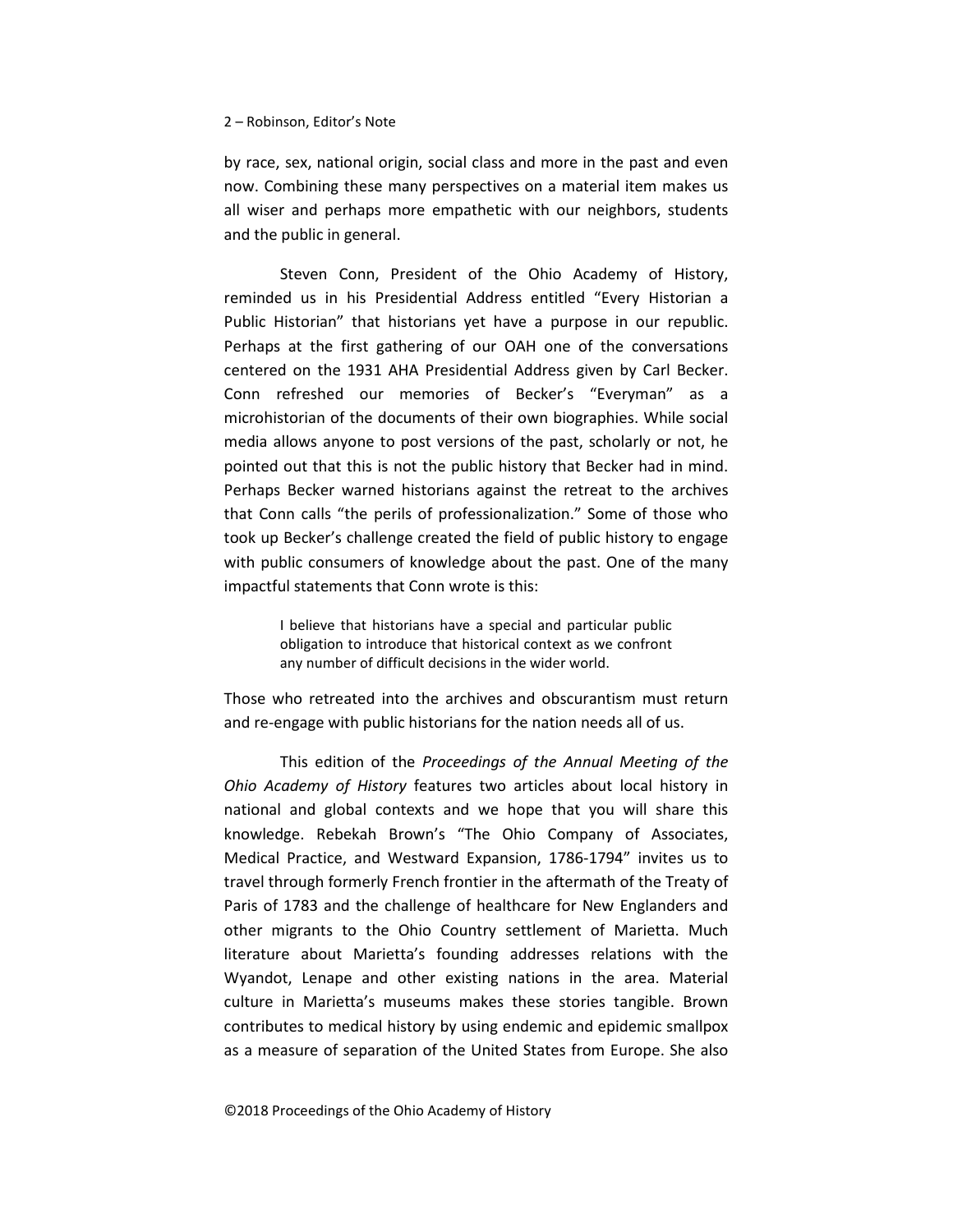uses the density of medical professionals from New England as a measure of the Ohio Country enmeshing with nascent trans-Allegheny culture. The second article is by Michael H. Taint who also engages trans-Allegheny wartime culture and Ohio aviation history with the First World War and French battlefields as he creates a historical context for what is now called drone warfare, "Unmanned Aerial Systems" or "Remotely Piloted Aircraft." Taint's article, "Twenty-five Years ahead of Its Time: The American Aerial Torpedo in World War I," details Charles F. Kettering, Orville Wright and Colonel Edward Deeds' efforts to develop an aerial torpedo for the U.S. Army Project Liberty Eagle. "The Kettering Bug," as it was known, faced design, sourcing, and budget challenges before the somewhat successful test flight that left the secret testing area near Dayton, Ohio, and flew to Xenia in the next county where it crashed, leaving local police to inform the military that some farmers were still looking for the pilot. Both historians name prominent individuals in their narratives and they also took pains to include ordinary people whose stories may still be told by their descendants.

A statue of a female on an island in New York Harbor, a fortress in Marietta, and a flying and pilotless torpedo and are all examples of the panorama of history that has been written and to which we all strive to add. Each local item, pieces of material culture large or small, is a fixed point in a narrative context that ripples across time and even national boundaries. The research can be isolating but the task is not complete until our findings are delivered to the public to consume. While social media may make us cautious about the quality of information available on the internet, it reminds us that Everyperson is hungry for knowledge about the past. Scharff is correct: historians' work matters. Stovall and Conn are also correct: we must listen to everyone in order to appreciate the complexity of mutuality that is our republic. Brown and Taint demonstrate the connection of local history and Everyperson to national and international contexts. Curiosity binds historians and the public. May we never forget to gather, celebrate and support our shared passion for history.